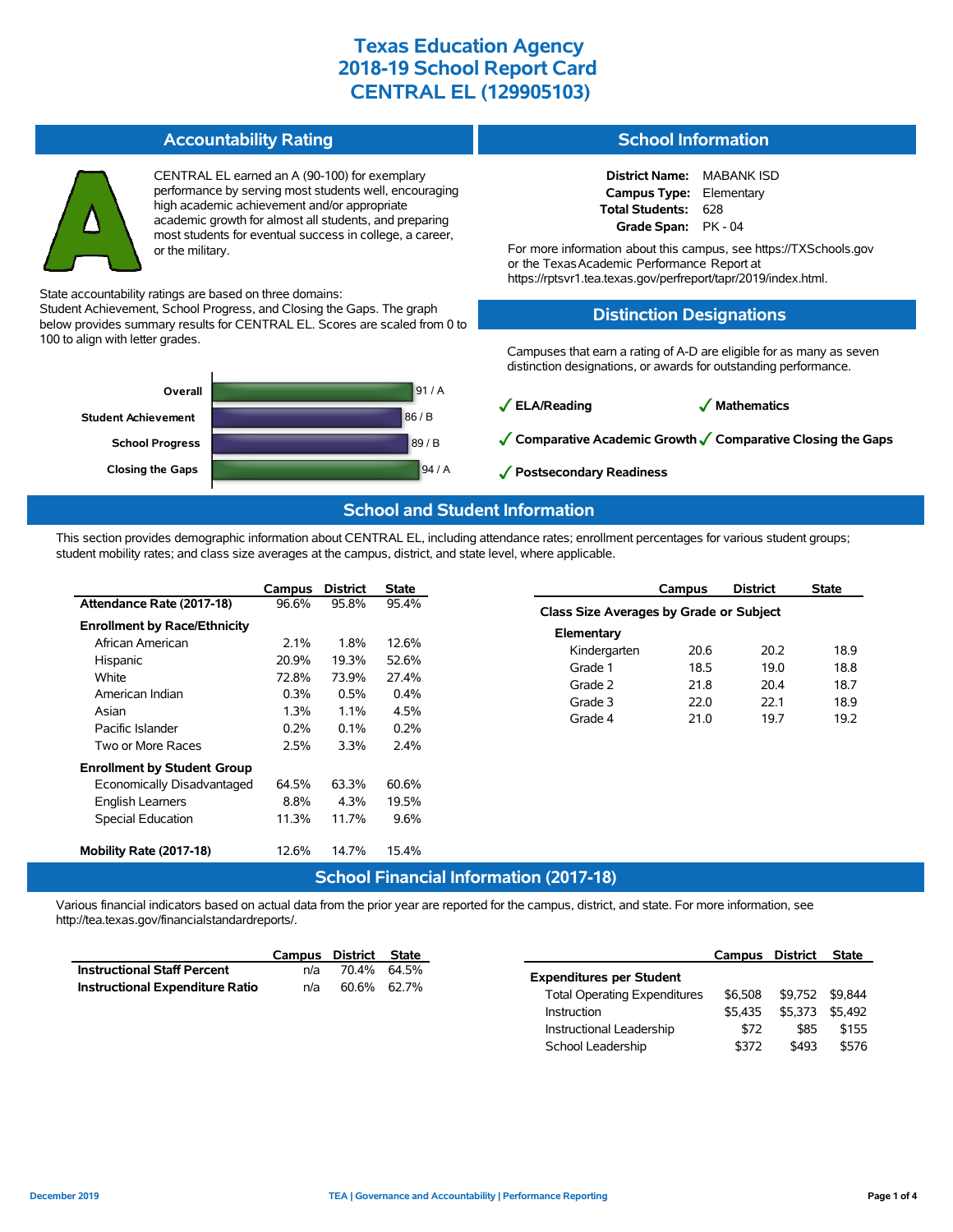### **STAAR Outcomes**

This section provides STAAR performance and Academic Growth outcomes. Academic Growth measures whether students are maintaining performance or improving from year to year.

|                                                                                |      |              |          |     |                          |     |       |                          |        |                          | Two or |               |  |
|--------------------------------------------------------------------------------|------|--------------|----------|-----|--------------------------|-----|-------|--------------------------|--------|--------------------------|--------|---------------|--|
|                                                                                |      |              |          |     | African                  |     |       | American                 |        | <b>Pacific</b>           | More   | Econ          |  |
|                                                                                |      | <b>State</b> | District |     | Campus American Hispanic |     | White | Indian                   | Asian  | Islander                 | Races  | <b>Disadv</b> |  |
| STAAR Performance Rates at Approaches Grade Level or Above (All Grades Tested) |      |              |          |     |                          |     |       |                          |        |                          |        |               |  |
| All Subjects                                                                   | 2019 | 78%          | 87%      | 84% | ∗                        | 76% | 86%   | $\overline{\phantom{a}}$ | 100%   | $\blacksquare$           | 85%    | 80%           |  |
|                                                                                | 2018 | 77%          | 85%      | 80% | 58%                      | 66% | 84%   | $\overline{\phantom{a}}$ | 100%   | $\blacksquare$           | 84%    | 71%           |  |
| ELA/Reading                                                                    | 2019 | 75%          | 84%      | 81% | *                        | 68% | 84%   | $\overline{\phantom{a}}$ | *      | $\blacksquare$           | 83%    | 75%           |  |
|                                                                                | 2018 | 74%          | 81%      | 78% | $\ast$                   | 62% | 83%   | $\overline{\phantom{a}}$ | $\ast$ | $\overline{\phantom{a}}$ | 89%    | 67%           |  |
| Mathematics                                                                    | 2019 | 82%          | 93%      | 89% | ∗                        | 83% | 91%   | $\overline{\phantom{a}}$ | $\ast$ | $\overline{\phantom{a}}$ | 83%    | 87%           |  |
|                                                                                | 2018 | 81%          | 93%      | 89% | *                        | 74% | 93%   | $\overline{\phantom{a}}$ | $\ast$ | $\blacksquare$           | 89%    | 85%           |  |
| Writing                                                                        | 2019 | 68%          | 80%      | 80% | $\overline{a}$           | 80% | 78%   |                          | $\ast$ |                          | $\ast$ | 76%           |  |
|                                                                                | 2018 | 66%          | 72%      | 67% | *                        | 61% | 68%   |                          | $\ast$ | $\overline{\phantom{a}}$ | 71%    | 54%           |  |
| STAAR Performance Rates at Meets Grade Level or Above (All Grades Tested)      |      |              |          |     |                          |     |       |                          |        |                          |        |               |  |
| All Subjects                                                                   | 2019 | 50%          | 59%      | 57% | $\ast$                   | 53% | 57%   |                          | 83%    |                          | 69%    | 48%           |  |
|                                                                                | 2018 | 48%          | 56%      | 55% | 42%                      | 47% | 56%   |                          | 86%    |                          | 68%    | 42%           |  |
| ELA/Reading                                                                    | 2019 | 48%          | 57%      | 54% | $\ast$                   | 50% | 54%   | $\overline{\phantom{a}}$ | $\ast$ | $\overline{a}$           | 67%    | 42%           |  |
|                                                                                | 2018 | 46%          | 51%      | 50% | $\ast$                   | 41% | 53%   |                          | $\ast$ | $\overline{a}$           | 44%    | 36%           |  |
| Mathematics                                                                    | 2019 | 52%          | 67%      | 68% | $\ast$                   | 60% | 70%   | $\overline{\phantom{a}}$ | $\ast$ | $\blacksquare$           | 83%    | 60%           |  |
|                                                                                | 2018 | 50%          | 65%      | 65% | $\ast$                   | 54% | 66%   |                          | $\ast$ | $\blacksquare$           | 89%    | 55%           |  |
| Writing                                                                        | 2019 | 38%          | 45%      | 39% | $\overline{a}$           | 40% | 38%   |                          | $\ast$ | $\overline{a}$           | $\ast$ | 34%           |  |
|                                                                                | 2018 | 41%          | 47%      | 45% | $\ast$                   | 43% | 42%   |                          | $\ast$ | $\overline{a}$           | 71%    | 31%           |  |
| STAAR Performance Rates at Masters Grade Level (All Grades Tested)             |      |              |          |     |                          |     |       |                          |        |                          |        |               |  |
| All Subjects                                                                   | 2019 | 24%          | 28%      | 31% | $\ast$                   | 27% | 31%   |                          | 50%    |                          | 38%    | 23%           |  |
|                                                                                | 2018 | 22%          | 24%      | 26% | 8%                       | 22% | 28%   |                          | 14%    |                          | 28%    | 16%           |  |
| ELA/Reading                                                                    | 2019 | 21%          | 25%      | 27% | $\ast$                   | 25% | 25%   |                          | $\ast$ |                          | 50%    | 18%           |  |
|                                                                                | 2018 | 19%          | 20%      | 23% | $\ast$                   | 18% | 25%   |                          | $\ast$ | $\overline{\phantom{a}}$ | 22%    | 12%           |  |
| Mathematics                                                                    | 2019 | 26%          | 38%      | 43% | $\ast$                   | 33% | 46%   |                          | $\ast$ | $\overline{\phantom{a}}$ | 33%    | 33%           |  |
|                                                                                | 2018 | 24%          | 31%      | 38% | $\ast$                   | 33% | 39%   |                          | $\ast$ | $\overline{\phantom{a}}$ | 44%    | 28%           |  |
| Writing                                                                        | 2019 | 14%          | 13%      | 12% | $\overline{\phantom{a}}$ | 20% | 11%   |                          | $\ast$ |                          | $\ast$ | 10%           |  |
|                                                                                | 2018 | 13%          | 12%      | 11% | $\ast$                   | 9%  | 11%   |                          | $\ast$ | $\overline{a}$           | 14%    | 1%            |  |
| Academic Growth Score (All Grades Tested)                                      |      |              |          |     |                          |     |       |                          |        |                          |        |               |  |
| <b>Both Subjects</b>                                                           | 2019 | 69           | 76       | 81  | $\overline{\phantom{a}}$ | 79  | 81    |                          | *      |                          | $\ast$ | 84            |  |
|                                                                                | 2018 | 69           | 71       | 68  | 56                       | 64  | 67    | $\overline{\phantom{a}}$ | $\ast$ | $\overline{\phantom{a}}$ | 93     | 66            |  |
| ELA/Reading                                                                    | 2019 | 68           | 72       | 73  | $\blacksquare$           | 68  | 73    |                          | *      |                          | $\ast$ | 76            |  |
|                                                                                | 2018 | 69           | 66       | 60  | $\ast$                   | 50  | 63    |                          | $\ast$ | $\overline{\phantom{a}}$ | 86     | 58            |  |
| Mathematics                                                                    | 2019 | 70           | 79       | 89  | $\overline{\phantom{a}}$ | 89  | 89    |                          | $\ast$ |                          | $\ast$ | 92            |  |
|                                                                                | 2018 | 70           | 76       | 74  | *                        | 76  | 70    |                          | $\ast$ |                          | 100    | 73            |  |

? Indicates that the data for this item were statistically improbable or were reported outside a reasonable range.<br>- Indicates zero observations reported for this group.<br>\* Indicates results are masked due to small numbers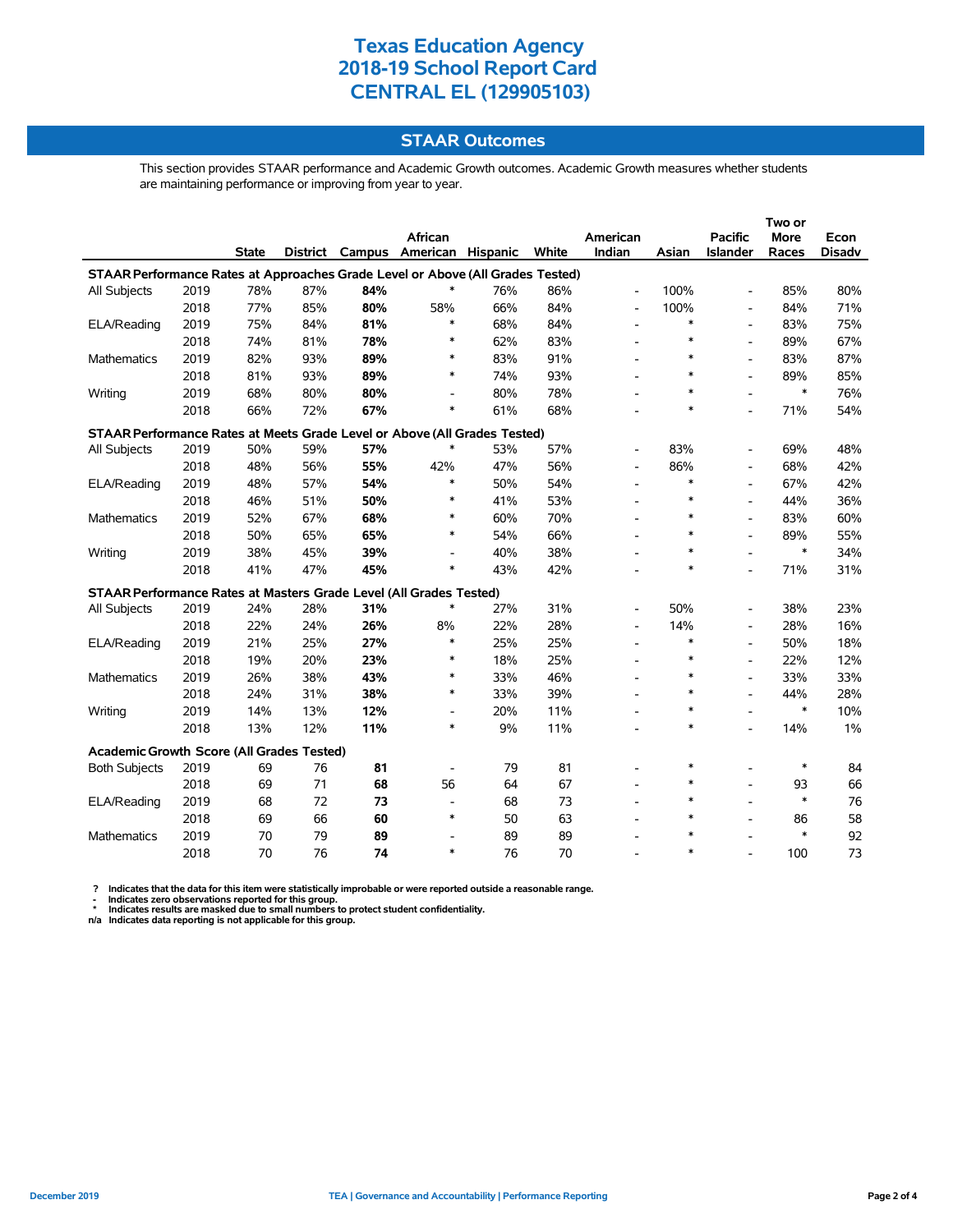#### **Prior-Year Non-Proficient and Student Success Initiative STAAR Outcomes**

Progress of Prior-Year Non-Proficient Students shows STAAR performance rates for students who did not perform satisfactorily in 2017-18 but did in 2018-19. Student Success Initiative shows rates related to the requirement for students to demonstrate proficiency on the reading and mathematics STAAR in grades 5 and 8.

|                                                       |                   |                 |     |                 |                 |        |               |       | Two or          |                          |               |  |
|-------------------------------------------------------|-------------------|-----------------|-----|-----------------|-----------------|--------|---------------|-------|-----------------|--------------------------|---------------|--|
|                                                       |                   |                 |     | African         |                 |        | American      |       | <b>Pacific</b>  | <b>More</b>              | Econ          |  |
|                                                       | <b>State</b>      | <b>District</b> |     | Campus American | <b>Hispanic</b> | White  | <b>Indian</b> | Asian | <b>Islander</b> | Races                    | <b>Disady</b> |  |
| <b>Progress of Prior-Year Non-Proficient Students</b> |                   |                 |     |                 |                 |        |               |       |                 |                          |               |  |
|                                                       | Sum of Grades 4-8 |                 |     |                 |                 |        |               |       |                 |                          |               |  |
| Reading                                               |                   |                 |     |                 |                 |        |               |       |                 |                          |               |  |
| 2019                                                  | 41%               | 52%             | 44% | ٠               | 40%             | 45%    | -             | -     |                 | Ξ.                       | 33%           |  |
| 2018                                                  | 38%               | 45%             | 42% | *               | *               | 50%    | -             |       |                 | *                        | $\ast$        |  |
| <b>Mathematics</b>                                    |                   |                 |     |                 |                 |        |               |       |                 |                          |               |  |
| 2019                                                  | 45%               | 69%             | 67% | ٠               | $\ast$          | $\ast$ | ۰             | -     |                 | $\overline{\phantom{0}}$ | $\ast$        |  |
| 2018                                                  | 47%               | 71%             | 43% | *               | *               | 54%    |               |       | -               | *                        | $\ast$        |  |

 **? Indicates that the data for this item were statistically improbable or were reported outside a reasonable range.**

- Indicates zero observations reported for this group.<br>\* Indicates results are masked due to small numbers to protect student confidentiality.<br>n/a Indicates data reporting is not applicable for this group.